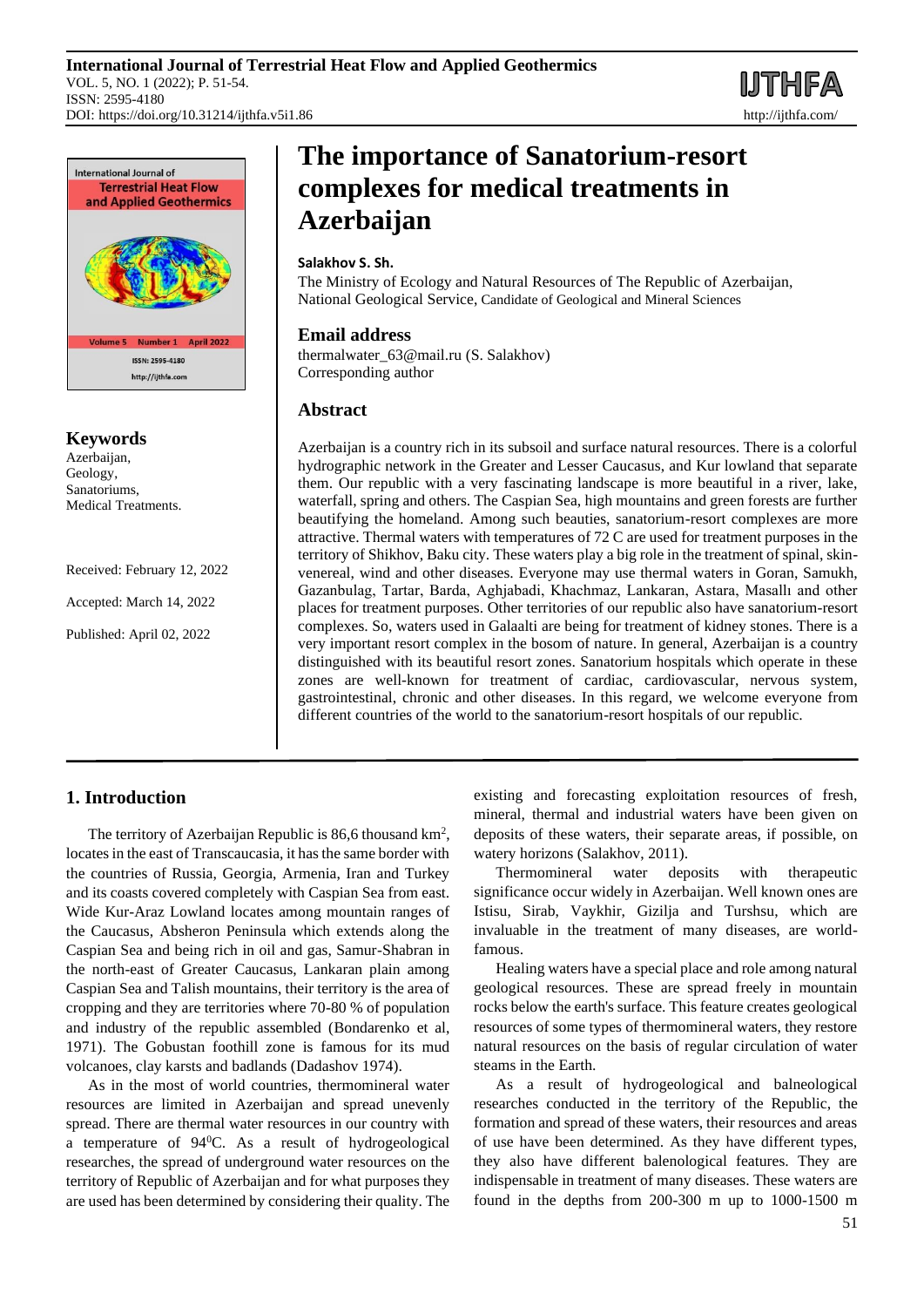through wells, besides natural outputs as springs (Salakov, 2003).



from Mukhtarov et al, 2015).

The territory of Azerbaijan Republic is 86,6 thousand  $km^2$ , locates in the east of Transcaucasia, it has the same border with the countries of Russia, Georgia, Armenia, Iran and Turkey and its coasts covered completely with Caspian Sea from east.

Wide Kur-Araz Lowland locates among mountain ranges of the Caucasus, Absheron Peninsula which extends along the Caspian Sea and being rich in oil and gas, Samur-Shabran in the north-east of Greater Caucasus, Lankaran plain among Caspian Sea and Talish mountains, their territory is the area of cropping and they are territories where 70-80 % of population and industry of the republic assembled (Bondarenko et al, 1971).

The Gobustan foothill zone is famous for its mud volcanoes, clay karsts and badlands (Dadashov et al, 1994). As in the most of world countries, thermomineral water resources are limited in Azerbaijan and spread unevenly spread. There are thermal water resources in our country with a temperature of 94 $\mathrm{^0C}$ .

As a result of hydrogeological researches, the spread of underground water resources on the territory of Republic and for what purposes they are used has been determined by considering their quality. The existing and forecasting exploitation resources of fresh, mineral, thermal and industrial waters have been given on deposits of these waters, their separate areas, if possible, on watery horizons (Salakov, 2011a).

Thermomineral water deposits with therapeutic significance are spread widely in Azerbaijan. "Istisu", "Sirab", "Vaykhir", "Gizilja", "Turshsu" and others, which are invaluable in the treatment of many diseases, are world famed.

Healing waters have a special place and role among natural geological resources. They are located in mountain rocks below the earth's surface. This feature creates geological resources of some types of thermomineral waters, they restore natural resources on the basis of regular circulation of water steams in the Earth (Salakov, 2011b).

As a result of hydrogeological and balneological researches conducted in the territory of the Republic, the formation and spread of these waters, their resources and areas of use have been determined. As they have different types, they also have different balenological features. They are indispensable in treatment of many diseases. These waters are found in the depths from 200-300 m up to 1000-1500 m through wells, besides natural outputs as springs (Salakov, 2003).

Thermal waters differ in their temperatures, chemical and gas composition and other features. They are found especially in fracture, fracture-vein and layer-type structures, in many different depths (2000-3000 m, deeper) through springs and wells. The use of these waters having great resources and high temperature meets great part of demand to thermal energy of the Republic. But its use has not been solved in the republic (Salakov, 2011d).

Industrial waters in Azerbaijan are spread widely in Lower Kur Lowland, in Absheron Peninsula, the Caspian-Guba and in the zones of other oil and gas deposits. High quantity of iodine and bromine is found in these waters and on this basis, Baku and Neftchala iodine plants act. It has been determined that, many other useful microelements (cesium, rubidium, strontium, germanium, tungsten, lithium, arsenic, etc.) are available in the composition of industrial waters (7). Underground waters spread in the territory of the Republic are great wealth of the population, they will take a special place at the time of purposeful use of them in all periods in the health of population and in development of the country's economy.

The organized arrangement of the network of resorts in Azerbaijan has been carried out since XX century. Depending on useful climate condition, different mineral waters, healing mud and oil resources, the classification of natural resorts having rich healing significance located in separate climate zones of the republic has been determined and proper infrastructure in this regard has been created.

There was a network of resorts already formed in Azerbaijan in the second half of XX century. The system of sanatorium, pension and rest homes established at that period almost covered all territories of Azerbaijan. The necessary condition was created for treatment and recreation in Nakhichevan Autonomous Republic, Absheron Peninsula, Ganja-Hajikand-Goygol, Shaki-Zagatala, Shusha-Turshsu, Guba-Khachmaz-Nabran, Lankaran-Astara and other digər regions which had very wide resort-treatment opportunities.

The territory of Azerbaijan is rich in resorts. In such territories, institutions providing recreation and treatment (sanatoriums, rest homes, pension, balneological and mud treatment centers, resort policlinic, rehabilitation centers, etc.), sanatorium defense zones and other resort infrastructure are organized.

Resorts have types such as balneological. Climate, healing mud resorts and Naftalan oil resort in Azerbaijan according to natural treatment resources. Balneological resorts include resorts used of natural mineral waters. Each of eight group mineral waters recognized in the world for healing feature exists in the territory of Azerbaijan. Climate resorts have healing specification. Healing factors (seawater, sunbaths, hot sand bath, mountain climate, etc.) which are characteristic for climate resorts are important for prophylactics and treatment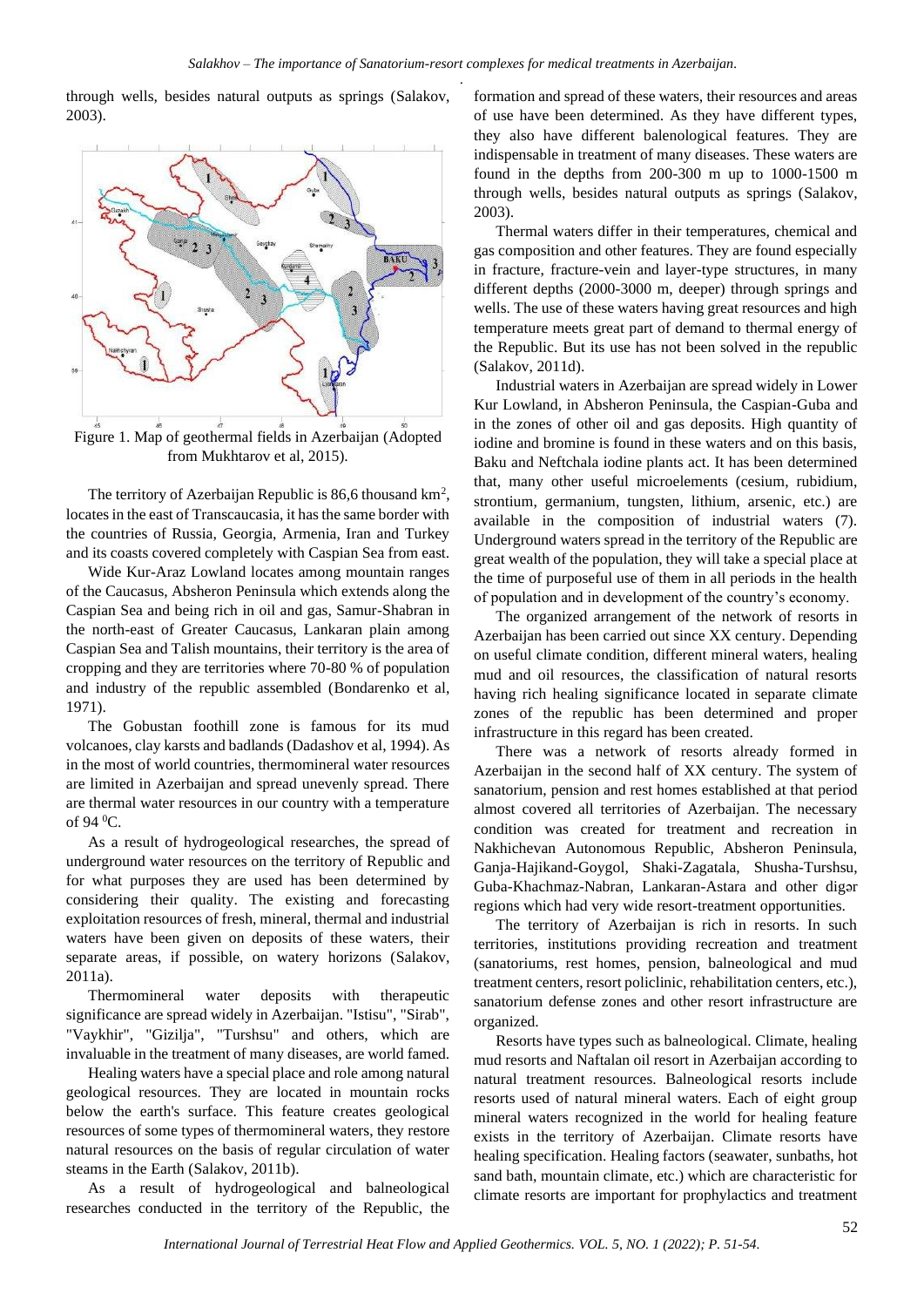of many diseases. Treatment by the way of use of mud, especially ooze mud (muds of Masazir and Zigh lakes) and hill (volcano) muds is conducted in healing mud resorts (see examples in Figure 2). Figure 2a refer to land of fires. Figure 2b is photo of "Galalti" resort complex that situated at a height of 700 meters above sea level, in the foothills of the Greater Caucasus is operating from 1976. "Galaalti" water has magnesium, soluble organic matter - phenol, aliphatic acids, bitumen and other contents (https://news.milli.az/ society/174541.html).



Figure 2a - The "land of fires" (AzerbaijanTravel, 2022).



Figure 2b - Galaalti Sanatorium (Qalaalti, 2022).

Treatment is conducted with Naftalan oil which has unique treatment factor and high effect in Naftalan oil resort.

According to geographical location, resort resources of Azerbaijan divide into following zones**:**

There are low-mineralized mineral water deposits with different concentrations more than thirty, Sulphur and organic substances in the zone of Greater Caucasus. Mud volcanoes which spread widely in Azerbaijan also locate in this zone.

The zone of Lesser Caucasus differs with balenological resorts which are rich in mineral waters with carbonic acid. It has healing climate. There are Naftalan oil fields known as rare natural healing factor in this zone.

The coastal zone of the Caspian Sea is divided into three resort areas according to climatic and balneological characteristics. Khudat-Yalama strip (Nabran resort) is rich in sandy beaches, forests, iodine-bromine water resources. The Absheron Peninsula covers Mardakan, Bilgah, Zugulba, Buzovna and Surakhani resorts. At that territory along with the sea water, the treatment is done by Shikh thermal sulfide,

iodine-bromine waters, in number of different mineral waters. Surakhani sulfurous waters, the muds of Masazir and Zigh are also used for treatment.

Subtropical Lankaran-Astara strip is rich in thermal mineral water springs. In mineral-rich region (150 water springs), which is important for spa treatment resorts like Sirab, Badamli, Vaykhir, Daridagh and Batabat are situated in Nakhchivan Autonomous Republic.

Balneological resorts are located in the Kur-Araz lowland and existing methane, nitrogen, high and very highmineralized, cesium, iodine-bromine thermal water resources have healing effects.

There are many thermomineral springs in Azerbaijan to increase the number of Galaalti type treatment centers: "It is possible to create treatment institutions around these springs. There is Istisu treatment source in Masalli and Daridagh thermal water in Julfa region of Nakhchivan. It is possible to use of these minerals in treatment of different diseases. There is a sanatorium in Daridagh. Many ill persons visit here from Iran and Turkey to be healed. On the other hand, unique mud volcanoes of Azerbaijan are to be mentioned especially. The establishment of treatment institutions to use of medicines made of underground mud should give great push to the development of tourism in Azerbaijan ([http://www.azerbaijans.com/content\\_892\\_az.html](http://www.azerbaijans.com/content_892_az.html)).

Mineral waters are using widely in medicine. The treatment features of different mine water in Azerbaijan were clear to people from ancient times. The ancient people who didn't use of medicines considered the water, air and light as the main means of treatment. Stone ponds which remain up today around these waters also prove it.

Azerbaijan is rich in thermomineral waters having the importance of healing. There are mineral water springs more than 1000 in the territory of our country. The most of these springs spread in mountainous regions of our republic. Natural water springs are rarely found in plain regions.

First of all, the sources of many healing springs in Absheron Peninsula which is famous with its sandy coasts and sea are to be mentioned. Mineral waters extracted in the cape of Surakhani, Sabunchu and Shikh have a great importance of healing. These waters are used only for treatment purpose. There are mineral water springs more than 200 in the territory of Nakhchivan Autonomous Republic. Mineral waters of this mysterious land resemble the museum with its variety. Healing waters such as "Badamli" and "Sirab" flow from Nakhchivan, one of the most scenic and healing places of Azerbaijan.

One of the miraculous waters of our republic is the famous "Istisu" in Masalli. This natural healing spring locates at a distance of 13 kilometer from Masalli city, at the bottom of Dambalov Mountain in the height if 1650 meters from sealevel and on the bank of Vilash River. This water flows from the deepest layers of space in a hot condition upper from 60°C. In ancient times, domestic people accepted this water as miracle as a remedy of thousands of griefs.

That's pity that, "Istisu" mineral water resources, which have indispensable healing importance in Kalbajar - the most